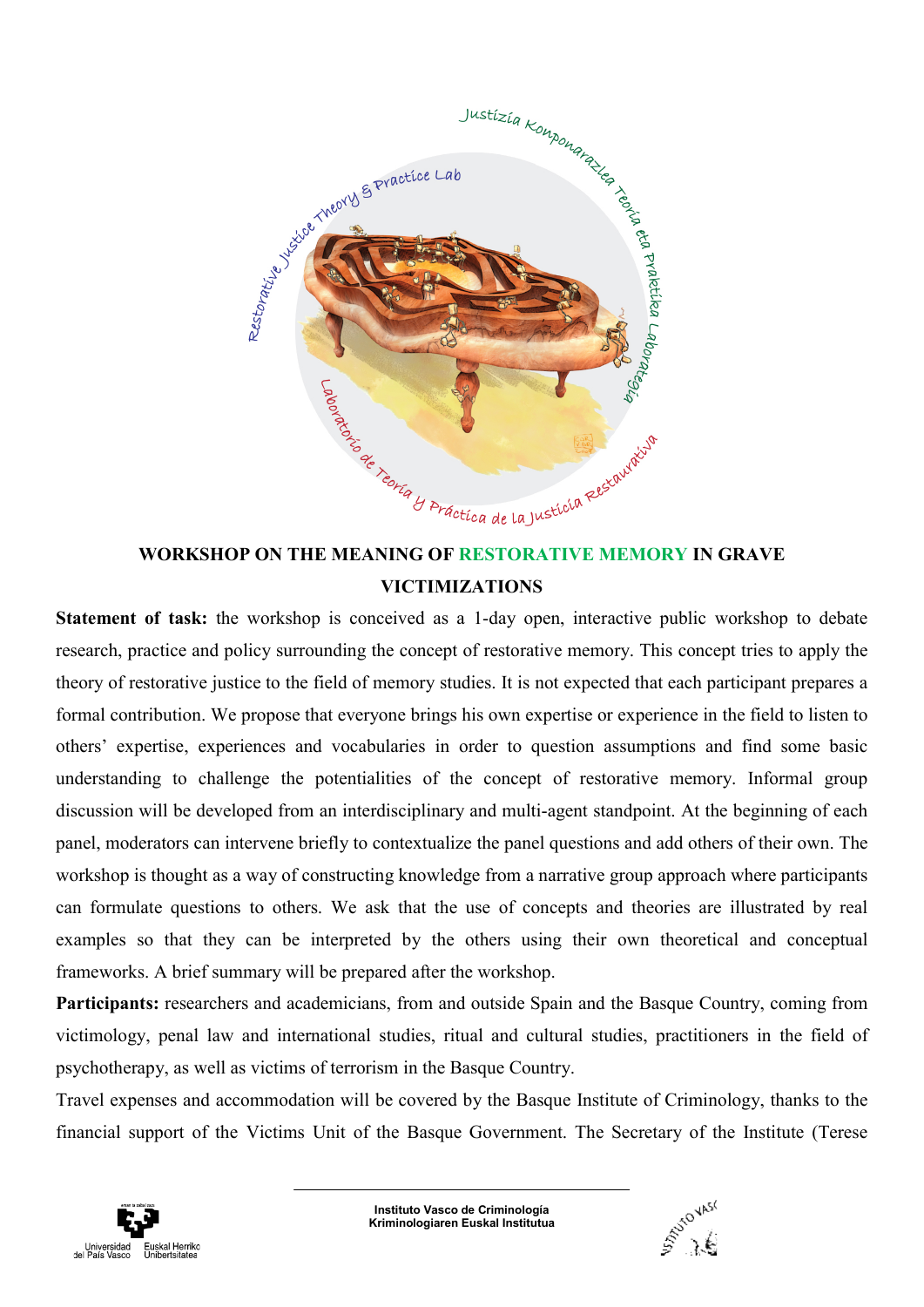Aizpurua, terese.aizpurua@ehu.eus) will contact foreign participants for travelling arrangements at the beginning of September.

**Date and venue:** the workshop will be developed on the  $24<sup>th</sup>$  of October in the Basque Institute of Criminology of the University of the Basque Country (Centro Carlos Santamaría, Plaza Elhuyar 2, 20018 Donostia/San Sebastián). Room 4 (Aula 4) at the entrance floor.

Methodology: we will be employing the methodology of dialogue circles. Taking into account different perspectives can help to reformulate complex questions. Informal translation will be provided so that participants can use Basque, Spanish and/or English, as they wish.



Instituto Vasco de Criminología Kriminologiaren Euskal Institutua

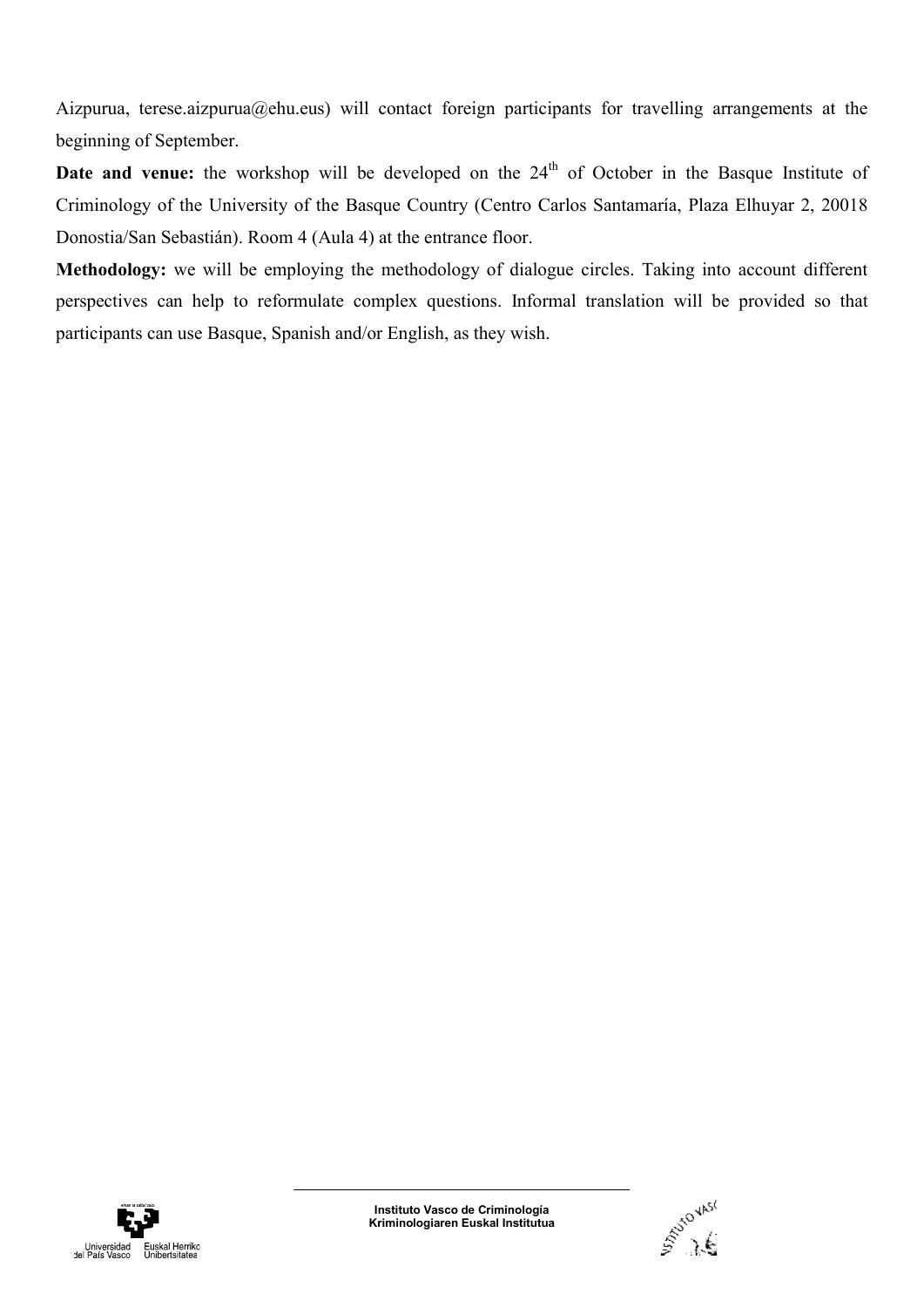#### AGENDA

#### 8:50 a.m. Welcome and overview of agenda

José Luis de la Cuesta, Director of the Basque Institute of Criminology

#### 9:00 a. m. A preliminary approach to the concept of restorative memory

José Luis de la Cuesta, Director of the Basque Institute of Criminology

#### 9:45 a.m. Panel 1: The role of victimizers in restorative memory

Moderator: Gema Varona

Senior researcher at the Basque Institute of Criminology

Discussion: What kind of role should victimizers have in memory projects and policies? What have we learned from other projects where some of them were involved? What should be the requirements for the involvement of former victimizers in these projects?

#### 11:15 a.m. Panel 2: The role of the (micro and macro) community in restorative memory

Moderator: Tim Chapman

Discussion: This panel will present examples of how to implement programs in micro and macro communities.

#### 12:30 Lunch

## 1:15 p.m. Panel 3: Restorative memory, truth and justice

Co-moderators: Elena Maculan/Alicia Gil

Discussion: In what sense healing and restorative truth as defined by the South African Commission is to a great extent equivalent to the concept of restorative memory? Is it truth enough when there have not been sentences?

## 3:00 p.m. Panel 4: Restorative memory and cultural memorialization practices

### Moderator: Martin Hoondert

Discussion: To what extent art and cultural practices can be beyond political manipulation and antagonist identities?

## 4:15 p.m. Closing remarks and reflections for future research and policies in the Basque Country